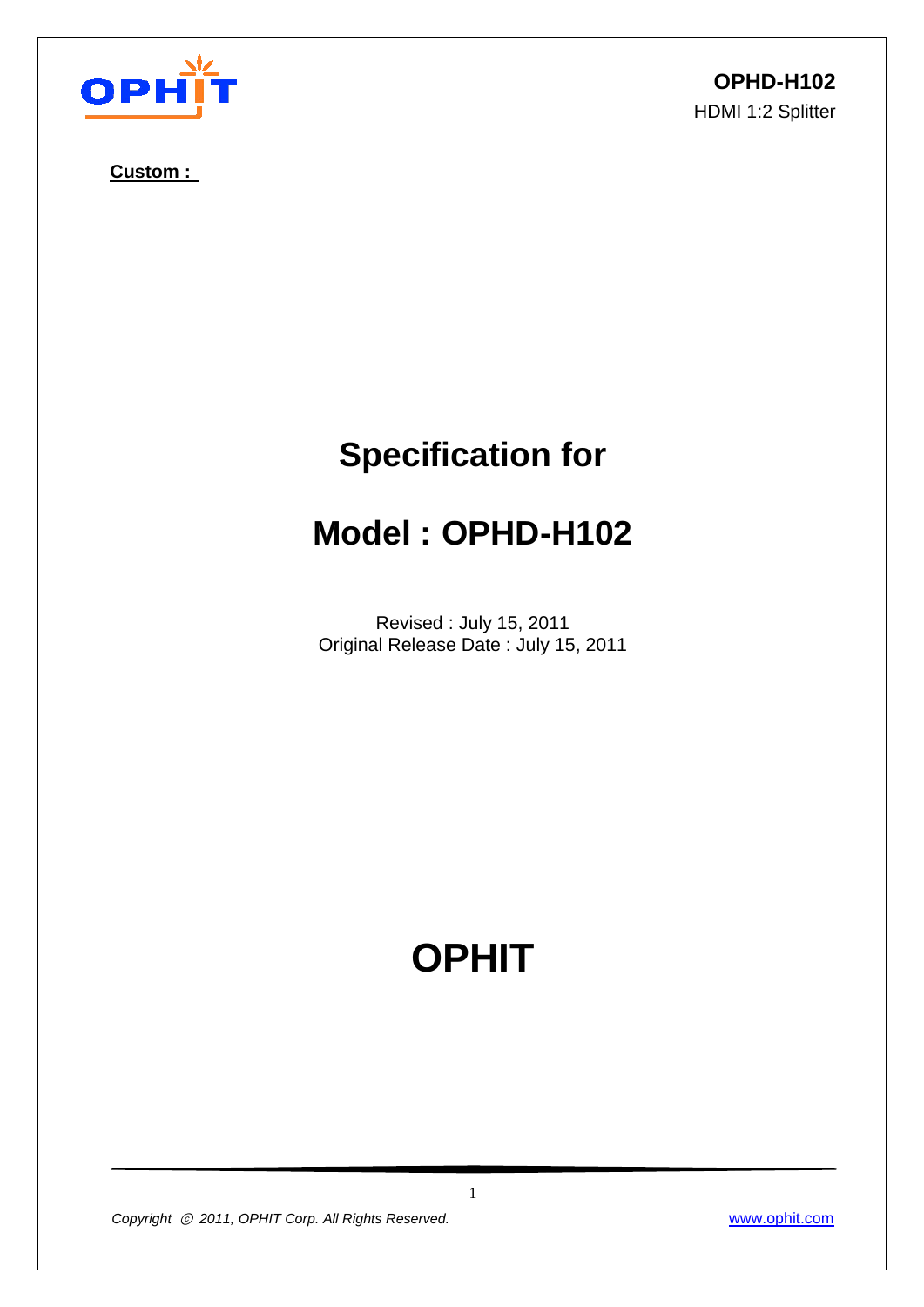

## **Revision History**

| <b>Version</b><br><b>Number</b> | <b>Revision Date</b> | <b>Author</b> | <b>Description of Changes</b> |
|---------------------------------|----------------------|---------------|-------------------------------|
| 1.0                             | July 15, 2011        | H.S Yang      | <b>Initial Version</b>        |
|                                 |                      |               |                               |
|                                 |                      |               |                               |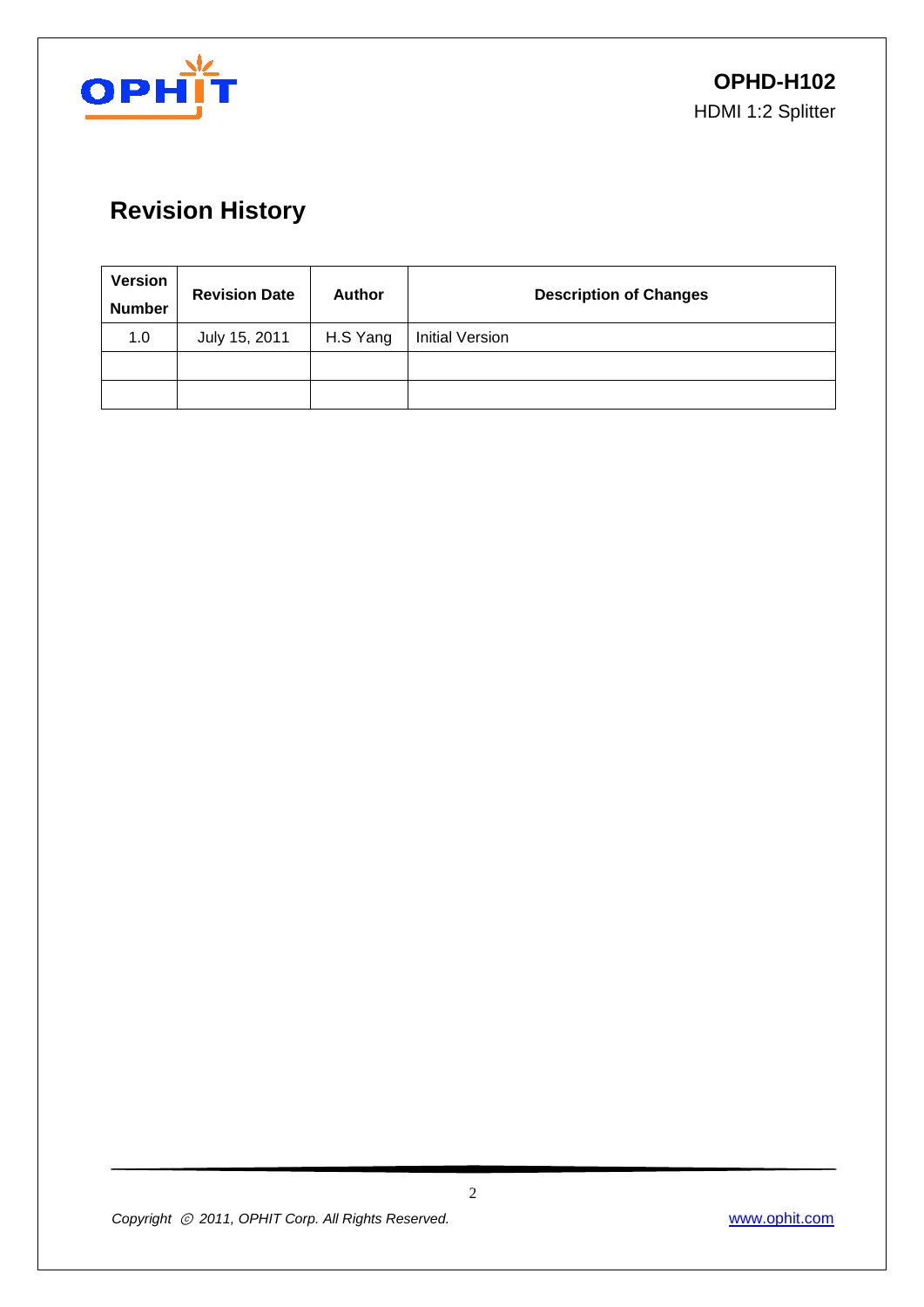

## **TABLE OF CONTENTS**

- **1. General Description**
- **2. General Specification**

#### **3. Absolute Maximum Ratings**

#### **4. Electrical Specification**

- 4.1 Electrical Specification
- 4.2 Current Test Report

#### **5. Connection & Pin Assignment**

- 5.1 Signal Connection
- 5.2 Front Side
	- 1) LED Definition
- 5.3 Rear Side
	- 1) EDID Select Switch
	- 2) HDMI Connector Pin Assignment
	- 3) Power Jack

#### **6. Mechanical Specification**

6.1 Case Dimension

#### **7. RoHS**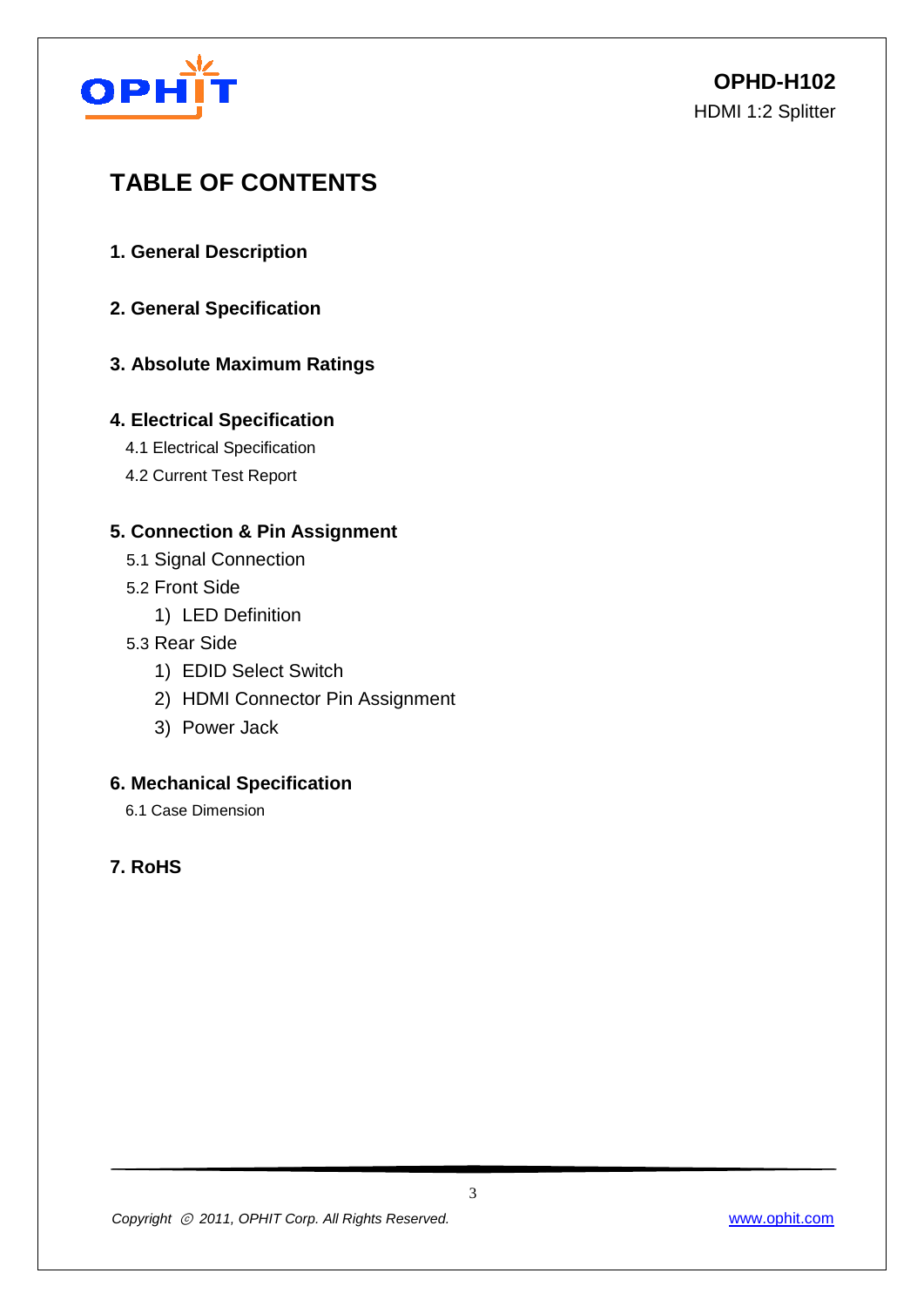

#### **1. General Description**

- **OPHD-H102**, OPHIT's HDMI Splitter System (OPHD-102) let your one digital video signal (Set-Top box, DVD Player or PC) with HDMI output distributes into two digital displays such as PC monitor, HDTV (LCD, PDP) and Projector.
	- HDMI Specification 1.3a Compliant
	- DVI Specification 1.0 Compliant
	- Connects two HDMI Output Ports(Display) at the same time from the same HDMI Input Port(Source)
	- Supports HDCP Compliant Device
	- Supports 12-bit Deep Color up to 1080P
	- Compatible with DVI standard by DDWG
	- Supports Computer Resolution up to WUXGA and HDTV Resolution up to 1080P
	- Including the automatic EDID data generation function after reading EDID data from Each display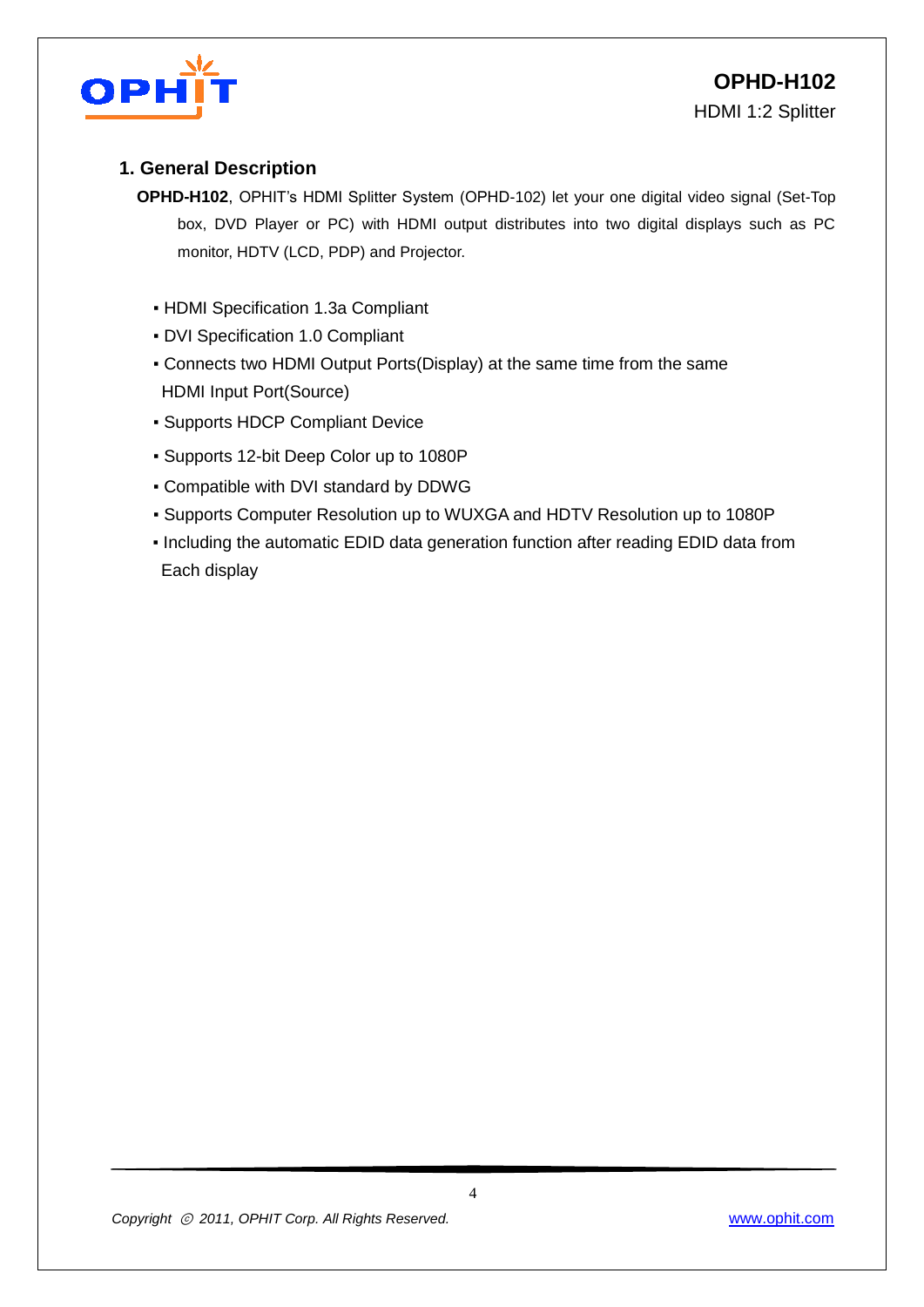

#### **2. General Specification**

| <b>Parameter</b>          | Symbol                                       |  |  |  |
|---------------------------|----------------------------------------------|--|--|--|
| Input / Output Signal     | TMDS Signal(HDMI 1.3b standard)              |  |  |  |
| Video Bandwidth           | 2.25Gbps / Channel                           |  |  |  |
| Dimension                 | $150 \times 84.4 \times 24.7$ mm (W x H x D) |  |  |  |
| Weight                    |                                              |  |  |  |
| <b>Copper Connector</b>   | 19 PIN HDMI-A Type                           |  |  |  |
| <b>Support Deep Color</b> | 12 Bit                                       |  |  |  |
| <b>Maximum Supporting</b> | PC: WUXGA(1920x1200)60Hz                     |  |  |  |
| Resolution                | HD: 1080P(12bit Deep Color)                  |  |  |  |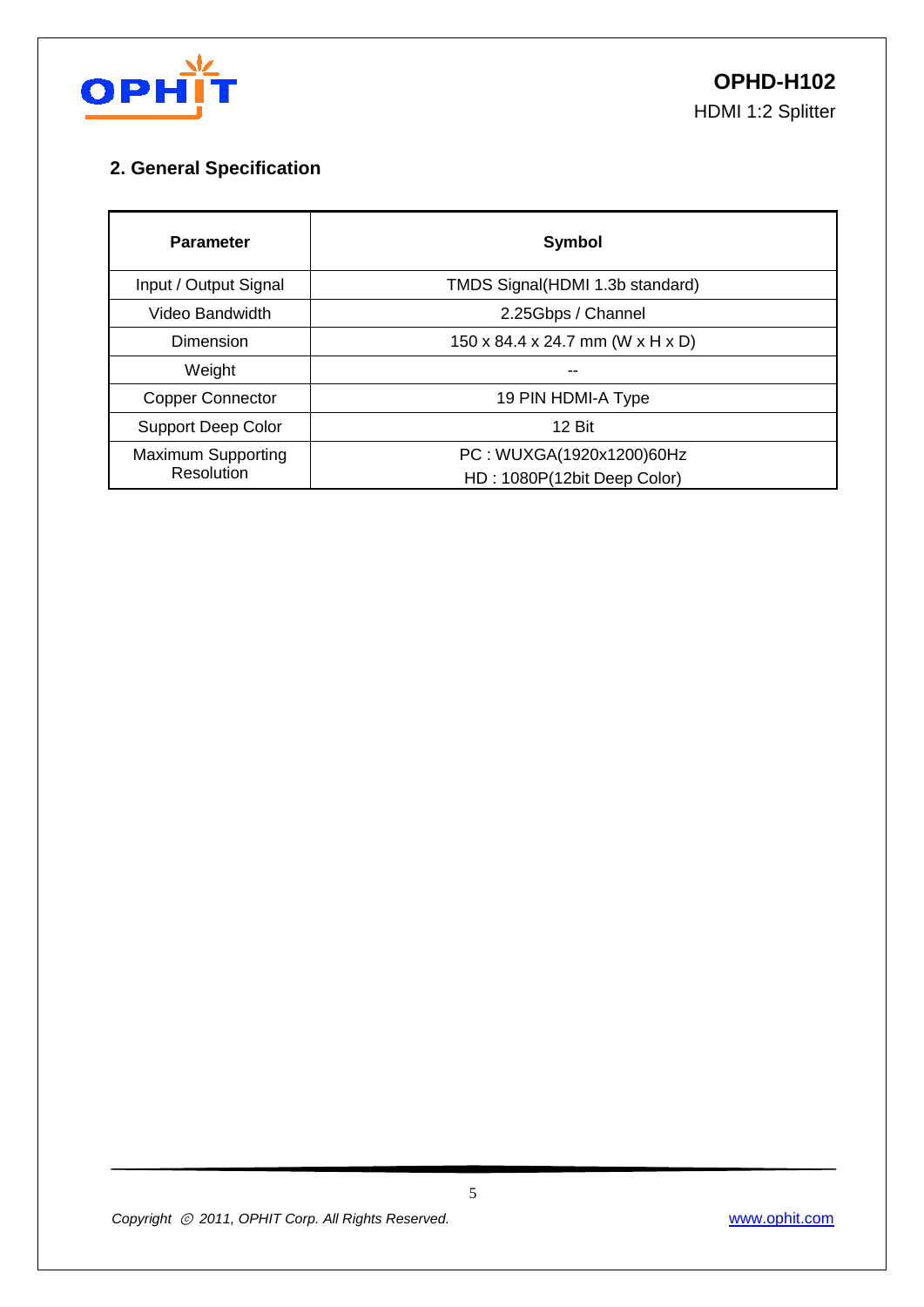

#### **3. Absolute Maximum Ratings**

| <b>Parameter</b>         | <b>Symbol</b>              | <b>Minimum</b> | <b>Maximum</b> | <b>Units</b> |
|--------------------------|----------------------------|----------------|----------------|--------------|
| Power Supply             | $\rm V_{CC}$               | $-0.3$         | $+5.5$         |              |
| Operating temperature    | $V_{\text{OT}}$            |                | $+50$          | °C           |
| Storage temperature      | $\mathsf{V}_{\texttt{ST}}$ | $-20$          | $+70$          | °C           |
| <b>Relative Humidity</b> | $H_{RH}$                   |                | 80             | RH           |

### **NOTICE**

Stresses greater than those listed under "Absolute Maximum Ratings" may cause permanent damage to the device. This is a stress rating only and functional operation of the device at these or any other conditions above those indicated in the operations section for extended periods of time may affect reliability.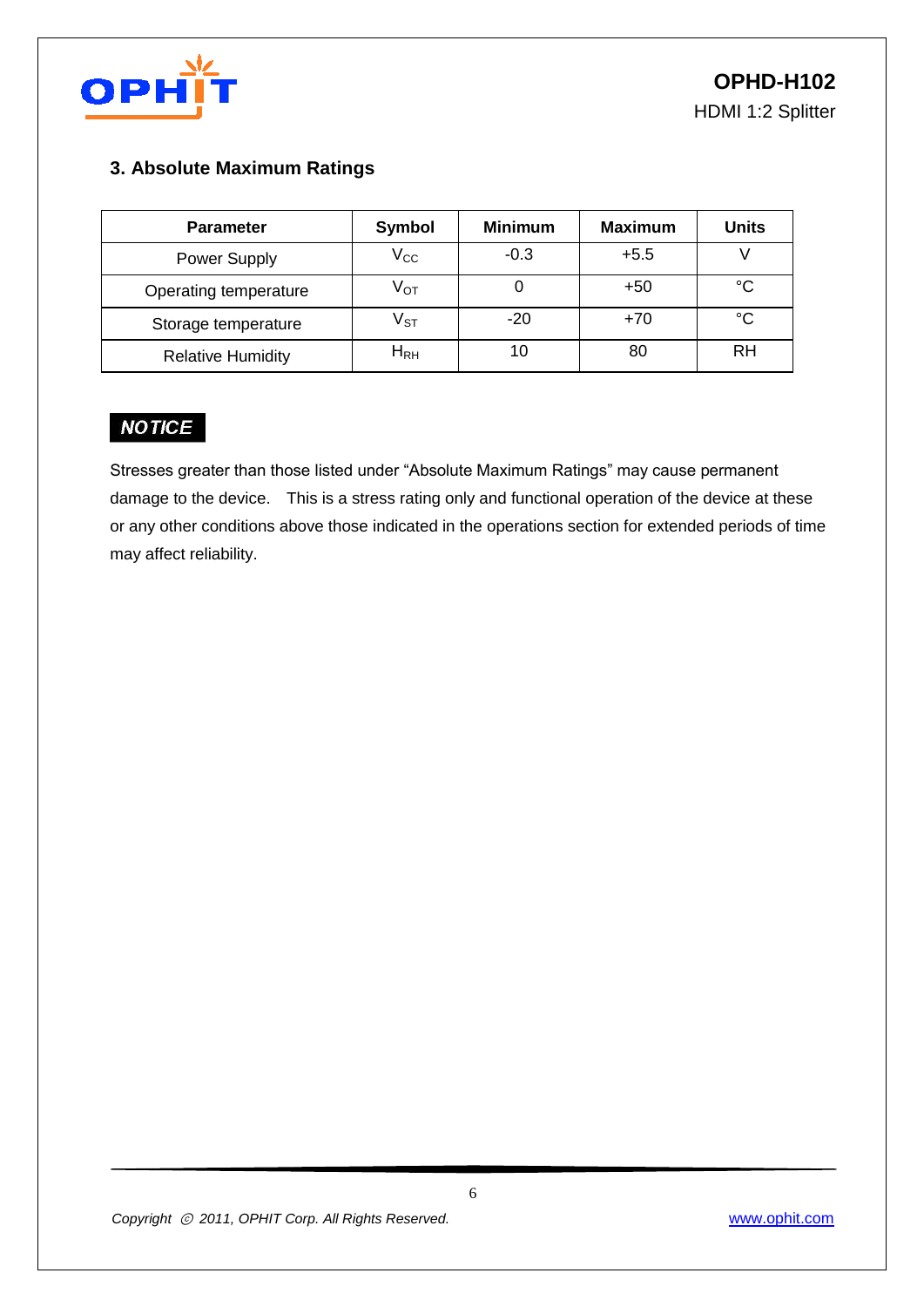

HDMI 1:2 Splitter

#### **4. Electrical Specification**

4.1 Electrical Specification

|        | <b>Parameter</b>                                 | Symbol      | Min | Typ    | Max | Units | <b>Condition</b> |
|--------|--------------------------------------------------|-------------|-----|--------|-----|-------|------------------|
| P      | <b>Supply Voltage</b><br>(Option External Power) | $V_{cc}$    |     | $+5.0$ |     |       |                  |
| O<br>W | <b>Supply Current</b>                            | <b>I</b> cc |     | 0.41   |     | A     | UXGA 2 Out       |
|        | <b>Power Dissipation</b>                         | $P_{o}$     |     | 2.05   |     | W     | UXGA 2 Out       |

|             | <b>Parameter</b>                             | Symbol              | Min                    | <b>Typ</b> | <b>Max</b>      | <b>Units</b> | <b>Condition</b> |
|-------------|----------------------------------------------|---------------------|------------------------|------------|-----------------|--------------|------------------|
|             | Reference voltage for<br>graphic signal      | $V_{REF}$           | $+3.1$                 | $+3.3$     | $+3.5$          | V            |                  |
|             | Single-ended high<br>level input voltage     | VH                  | $V_{REF}$ -<br>0.01    |            | $V_{RFF}$ +0.01 | $\vee$       |                  |
| M<br>D<br>S | Single-ended low level<br>input voltage      | VL                  | $V_{RFF}$ - 0.6        |            | $V_{REF}$ -0.4  | V            |                  |
|             | Single-ended input<br>swing voltage          | V <sub>Iswing</sub> | 0.4                    |            | 0.6             | V            |                  |
|             | Single-ended standby<br>input voltage        |                     | $V_{\text{RFF}}$ -0.01 |            | $V_{REF}$ +0.01 | V            |                  |
|             | <b>Differential Input Clock</b><br>Frequency | $F_{RXC}$           |                        | 225        |                 | <b>MHz</b>   |                  |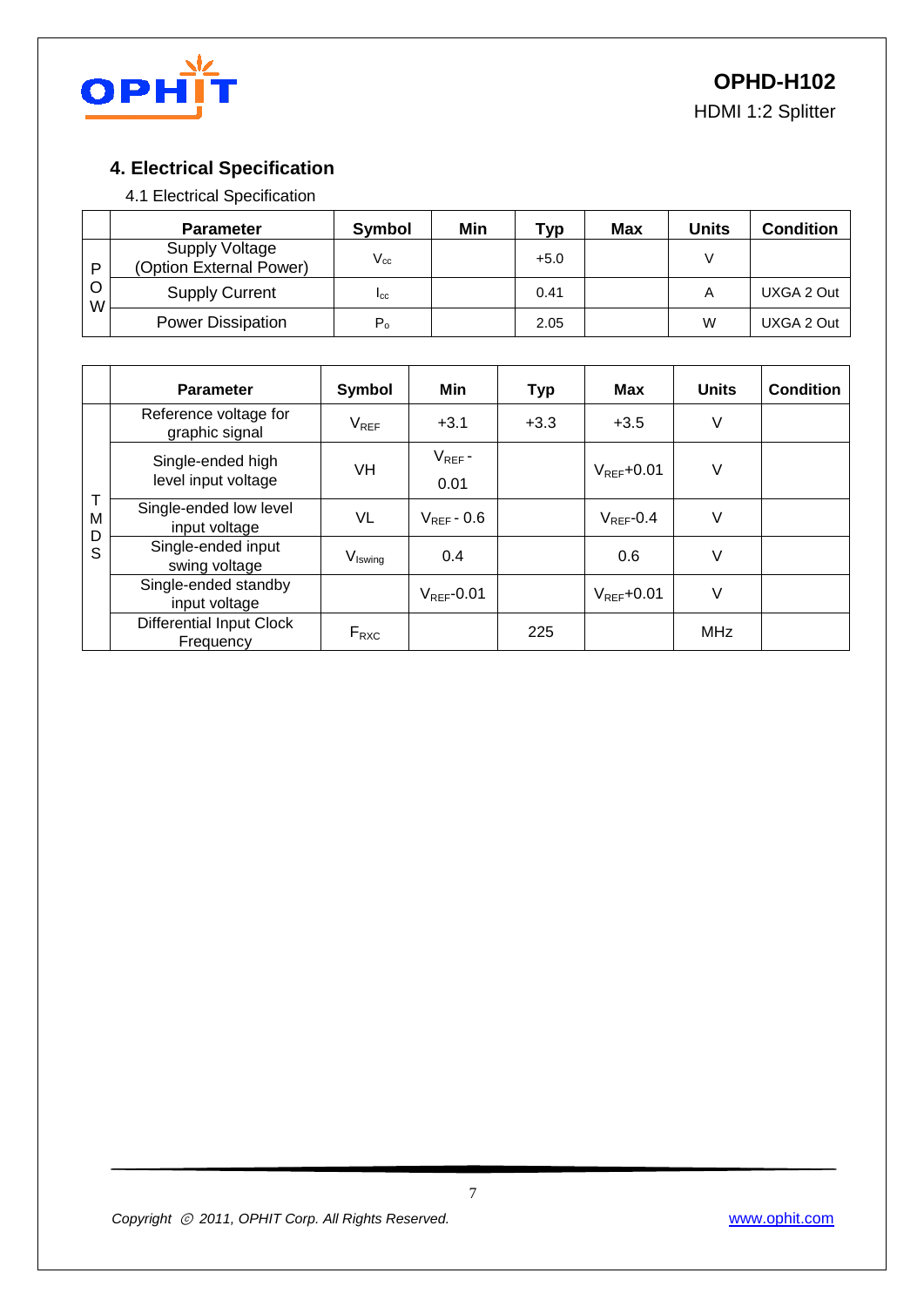

**OPHD-H102**

HDMI 1:2 Splitter

#### 4.2 Current Test Report

| <b>State</b>    | Resolution                                     | Current |    | Out Port                   | e. t. c. |
|-----------------|------------------------------------------------|---------|----|----------------------------|----------|
|                 | Not Connect                                    | 10      | mA |                            |          |
|                 | (Power On)<br>640 x 480, 60Hz                  |         |    |                            |          |
|                 | <b>Typical Case Pattern</b>                    | 300     | mA |                            |          |
|                 | 640 x 480, 60Hz                                |         | mA |                            |          |
|                 | <b>Worst Case Pattern</b>                      | 300     |    |                            |          |
|                 | 800 x 600, 60Hz                                |         |    |                            |          |
|                 | <b>Typical Case Pattern</b>                    | 310     | mA |                            |          |
|                 | 800 x 600, 60Hz                                |         |    |                            |          |
|                 | <b>Worst Case Pattern</b>                      | 310     | mA | <b>HDMI Out</b><br>(2 Out) |          |
|                 | 1024 x 768, 60Hz                               |         | mA |                            |          |
| Supply          | <b>Typical Case Pattern</b>                    | 330     |    |                            |          |
| Current         | 1024 x 768, 60Hz                               | 330     | mA |                            |          |
| $(25^{\circ}C)$ | <b>Worst Case Pattern</b>                      |         |    |                            |          |
| Ambient)        |                                                | 370     | mA |                            |          |
|                 | 1280 x 1024, 60Hz                              |         |    |                            |          |
|                 | <b>Typical Case Pattern</b>                    |         |    |                            |          |
|                 | 1280 x 1024, 60Hz                              | 370     | mA |                            |          |
|                 | Worst Case Pattern                             |         | mA |                            |          |
|                 | 1600 x 1200, 60Hz                              | 410     |    |                            |          |
|                 | <b>Typical Case Pattern</b>                    |         |    |                            |          |
|                 | 1600 x 1200, 60Hz<br><b>Worst Case Pattern</b> | 420     | mA |                            |          |
|                 |                                                |         | mA |                            |          |
|                 | 1920 x 1080, 60Hz                              | 400     |    |                            |          |
|                 | <b>Typical Case Pattern</b>                    |         |    |                            |          |
|                 | 1920 x 1080, 60Hz                              | 410     | mA |                            |          |
|                 | <b>Worst Case Pattern</b>                      |         |    |                            |          |

Typical Case Pattern : Quantum Data 882 VTG -- Pattern master.

Worst Case Pattern : Quantum Data 882 VTG -- Pattern check\_11

*Copyright* ⓒ *2011, OPHIT Corp. All Rights Reserved.* www.ophit.com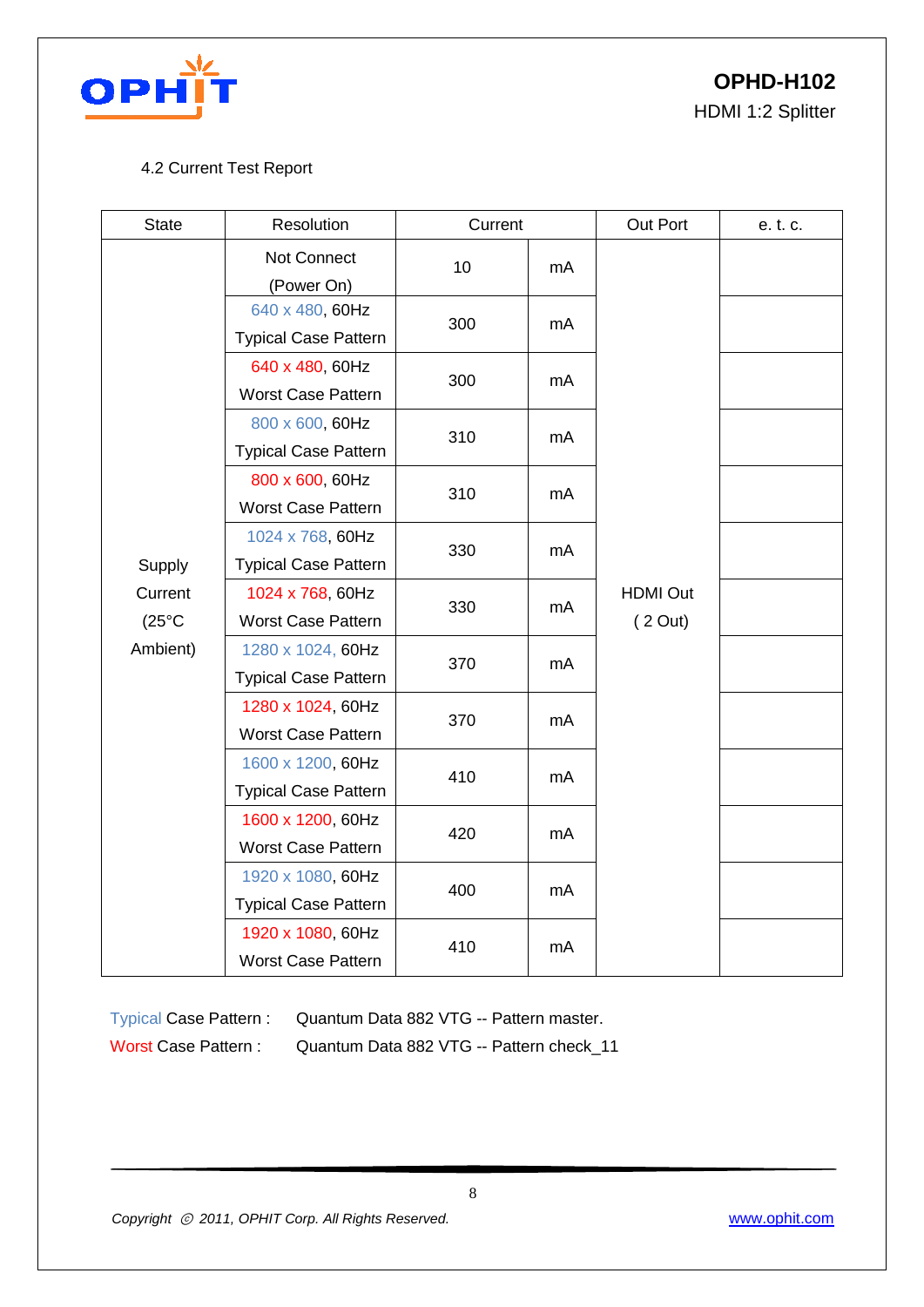

- 5. Connection and Pin Assignment
	- 5.1 Signal Connection



- 5.2 Front Side
	- 1) LED Definition

| <b>LED</b> |            | <b>Description</b> |                      |                          |  |  |
|------------|------------|--------------------|----------------------|--------------------------|--|--|
| Name       | Color      | LED On             | <b>LED Off</b>       | <b>LED Blinking</b>      |  |  |
| Power      | <b>RED</b> | When connect the   | When disconnect the  | $\overline{\phantom{0}}$ |  |  |
|            |            | power adaptor      | power adaptor        |                          |  |  |
| Port       | Green      | When source signal | Turns OFF the System | When source signal not   |  |  |
|            |            | detected           |                      | detected                 |  |  |

- 5.3 Rear Side
- 1) EDID Select Switch



Switch ON : External EDID Mode

Switch OFF : Internal EDID Mode (Default set)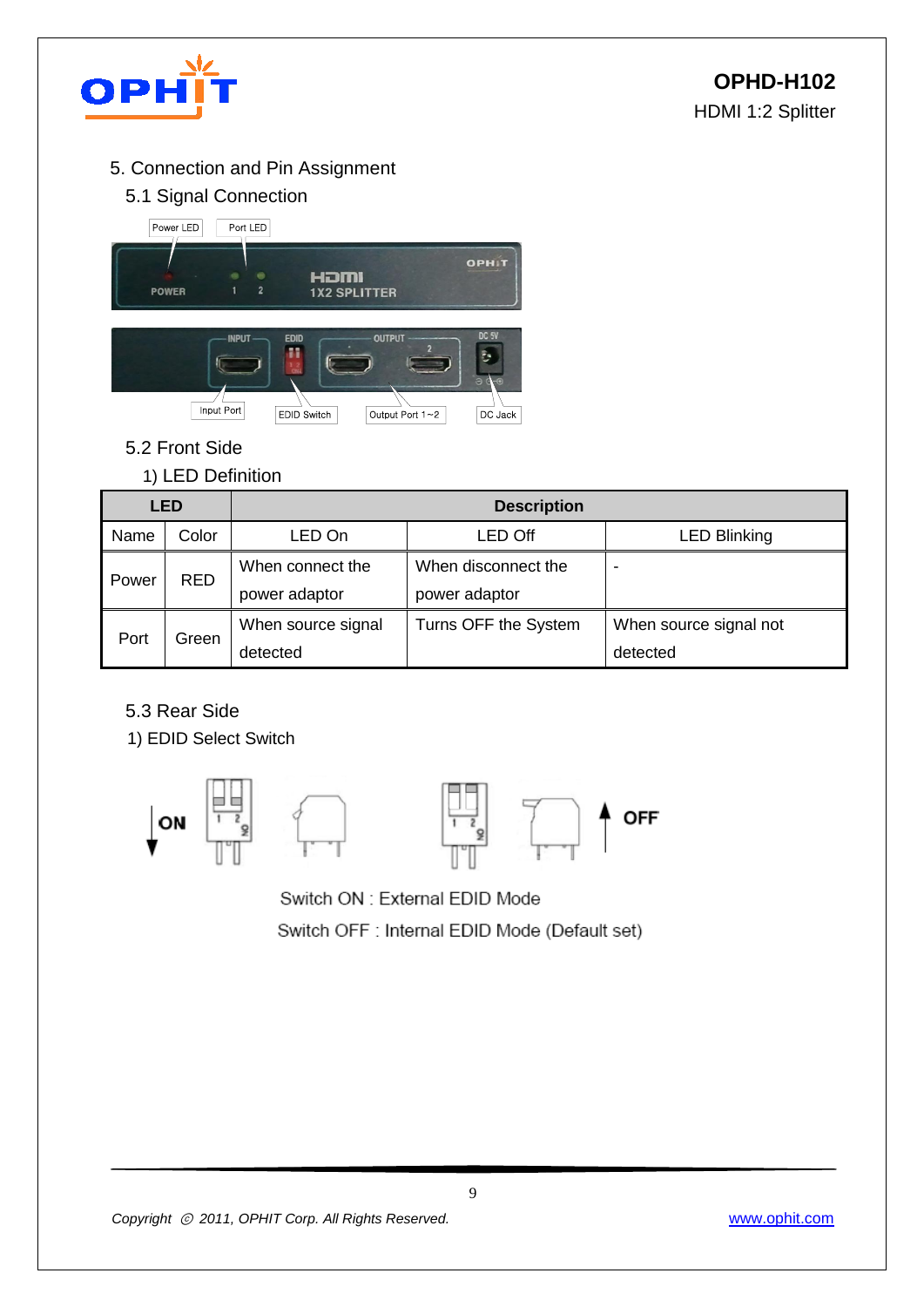

#### 2) HDMI Connector Pin Assignment



| Pin            | <b>Signal Assignment</b> | <b>Pin</b> | <b>Signal Assignment</b> | <b>Pin</b> | <b>Signal Assignment</b> |
|----------------|--------------------------|------------|--------------------------|------------|--------------------------|
| 1              | TMDS Data2+              | 9          | <b>TMDS Data0</b>        | 17         | <b>DDC/CEC Ground</b>    |
| $\overline{2}$ | <b>TMDS Data2 Shield</b> | 10         | <b>TMDS Clock</b>        | 18         | +5V Power                |
| 3              | <b>TMDS Data2-</b>       | 11         | <b>TMDS Clock Shield</b> | 19         | Hot Plug Detect          |
| 4              | TMDS Data1+              | 12         | <b>TMDS Clock-</b>       |            |                          |
| 5              | TMDS Data1 Shield        | 13         | <b>CEC</b>               |            |                          |
| 6              | TMDS Data1-              | 14         | Reserved                 |            |                          |
| $\overline{7}$ | TMDS Data0+              | 15         | <b>SCL</b>               |            |                          |
| 8              | <b>TDMS Data0 Shield</b> | 16         | <b>SDA</b>               |            |                          |

3) Power Jack



DC JACK 2.00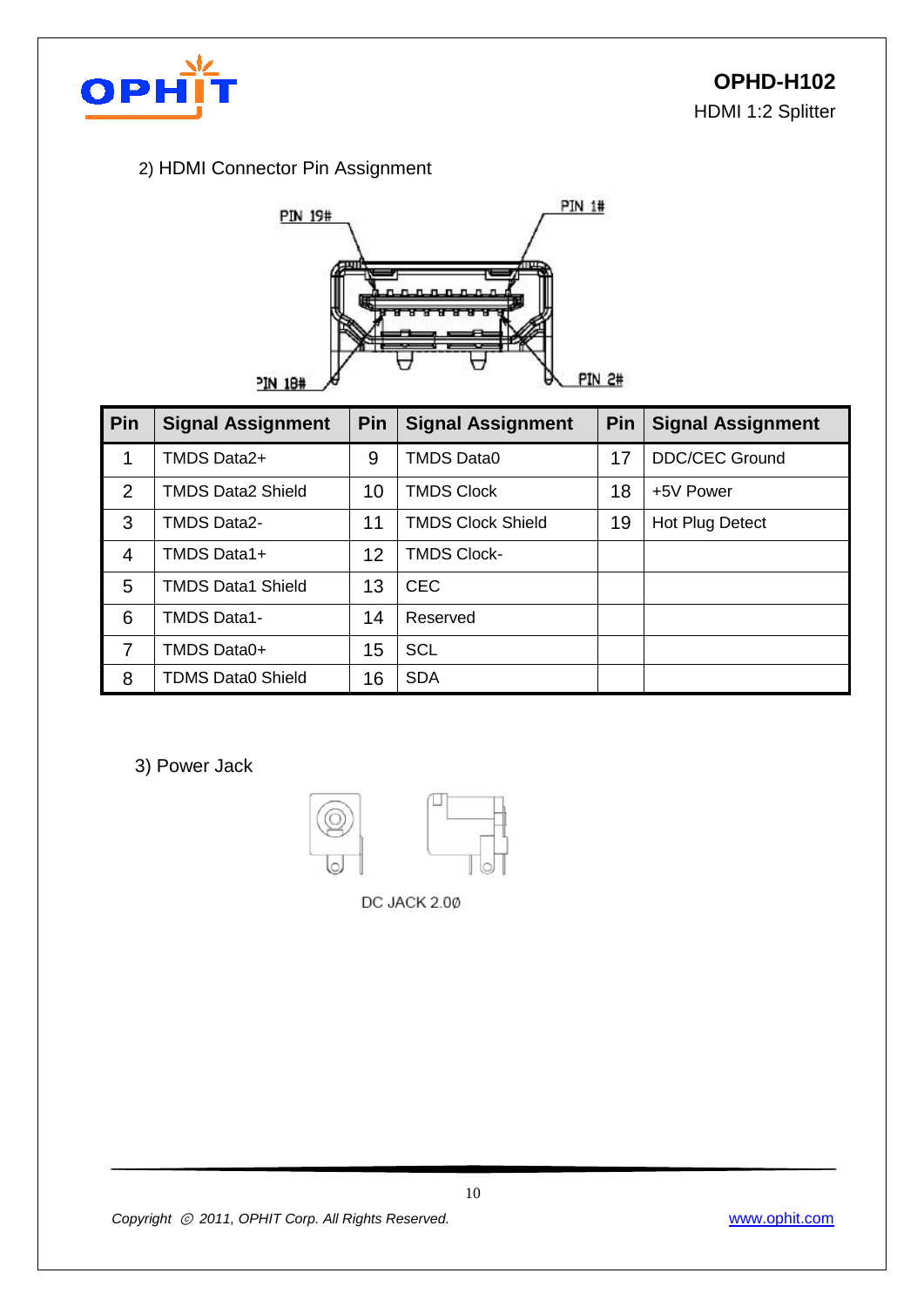

**OPHD-H102** HDMI 1:2 Splitter

#### **6. Mechanical Specification**

#### 6.1 Case Dimension